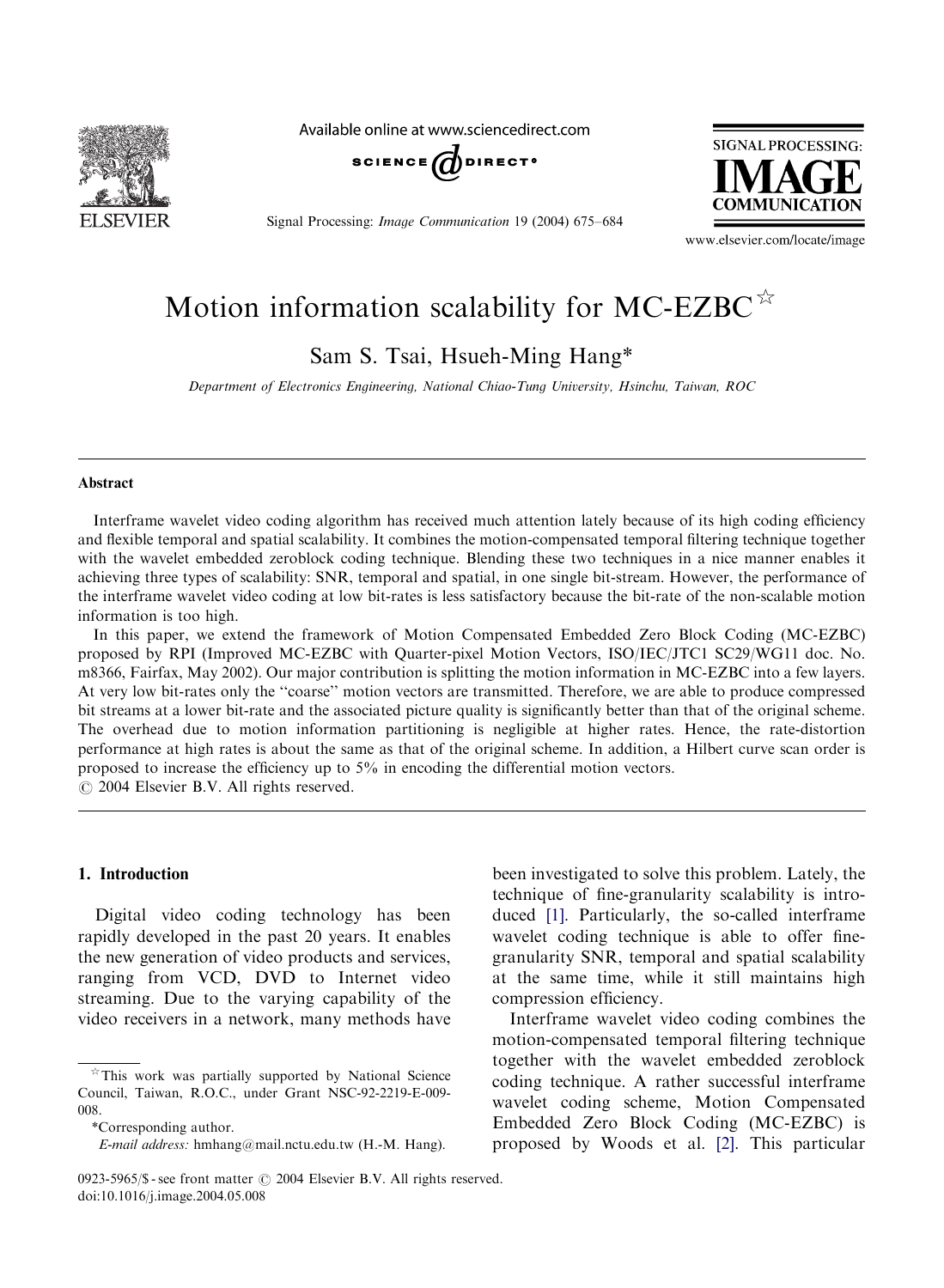scheme will be introduced in Section 2. Unless specifically noted, the interframe wavelet video coder in this document refers to the MC-EZBC scheme in  $[2]$ .<sup>1</sup>

The current interframe wavelet coding scheme collects all the motion information together and places it at the beginning of the compressed bitstream. Because it contains the motion vectors at the highest frame rate and for the best image quality, this portion of data takes a large amount of bits. Hence, the coding performance (image quality) at low bit-rates is relatively poor because the truncated bit-stream contains mostly the motion information only. Furthermore, the motion information imposes a lower achievable bitrate bound of this scheme. We cannot encode a video sequence at a rate lower than that of the motion information portion.

This paper describes a first attempt that implements the concept of motion information scalability. As an initial implementation, the scheme presented here is rather straightforward. More sophisticated algorithms and analysis are necessary to fully explore this subject. Several possible directions for further study are discussed in Section 6.

Two algorithms are presented in this paper. First, aiming at lowering the motion information bit-rate, the Hilbert scan order is used in producing the differential motion vectors for coding purpose. Second, a motion information partitioning scheme is proposed to split motion information into layers and packets. Only the necessary motion information is included in a low bit-rate bitstream. Therefore, the coding performance at lower rates is significantly improved.

In Section 2, an overview of the MC-EZBC coding system is given. The Hilbert scan-order prediction method is described in Section 3. The motion information partitioning method and how it is incorporated into the MC-EZBC is described in Section 4. Experimental results are given in Section 5.

## 2. MC-EZBC

Interframe wavelet video coding is developed based on the concepts of motion-compensated temporal filtering and subband coding. It removes the temporal redundancy in an image sequence by using the motion-compensated (wavelet) filtering technique along the temporal axis [\[3,4\].](#page-9-0) Then, the spatial wavelet decomposition is applied to the temporal filtered outputs (frames). By imposing a hierarchical tree structure on the wavelet coefficients and quantizing them using the embedded quantizer [\[5\]](#page-9-0), we can achieve fine-granularity scalability with a coding efficiency comparable to that of single-layer coding. The architecture of the MC-EZBC interframe wavelet video coder is shown in Fig. 1.

A group of pictures (GOP) are processed together as an integrated unit in the coding process. Each GOP contains  $2^n$  frames, where *n* equals to the levels of temporal subband decompositions in a GOP. The temporal subband decomposition process is done in two sequential steps. We first construct the motion field (motion vectors) between two consecutive frames using, for example, the hierarchical variable size block matching [\[6\]](#page-9-0). Then, we apply temporal filtering to these two frames using the lifted scheme [\[4\]](#page-9-0) to generate a temporal high-pass frame and a temporal low-pass frame. The decomposition process continues iteratively until the highest temporal level has been reached. A temporal filtering pyramid is thus constructed as shown in [Fig. 2](#page-2-0).

When the temporal pyramid is generated, the retained frames consist of one temporal low-pass



Fig. 1. The interframe wavelet video coder.

<sup>&</sup>lt;sup>1</sup>We would like to thank Woods and Chen for providing us the source codes of their MC-EZBC algorithm. The work in this contribution is built on the top of these codes.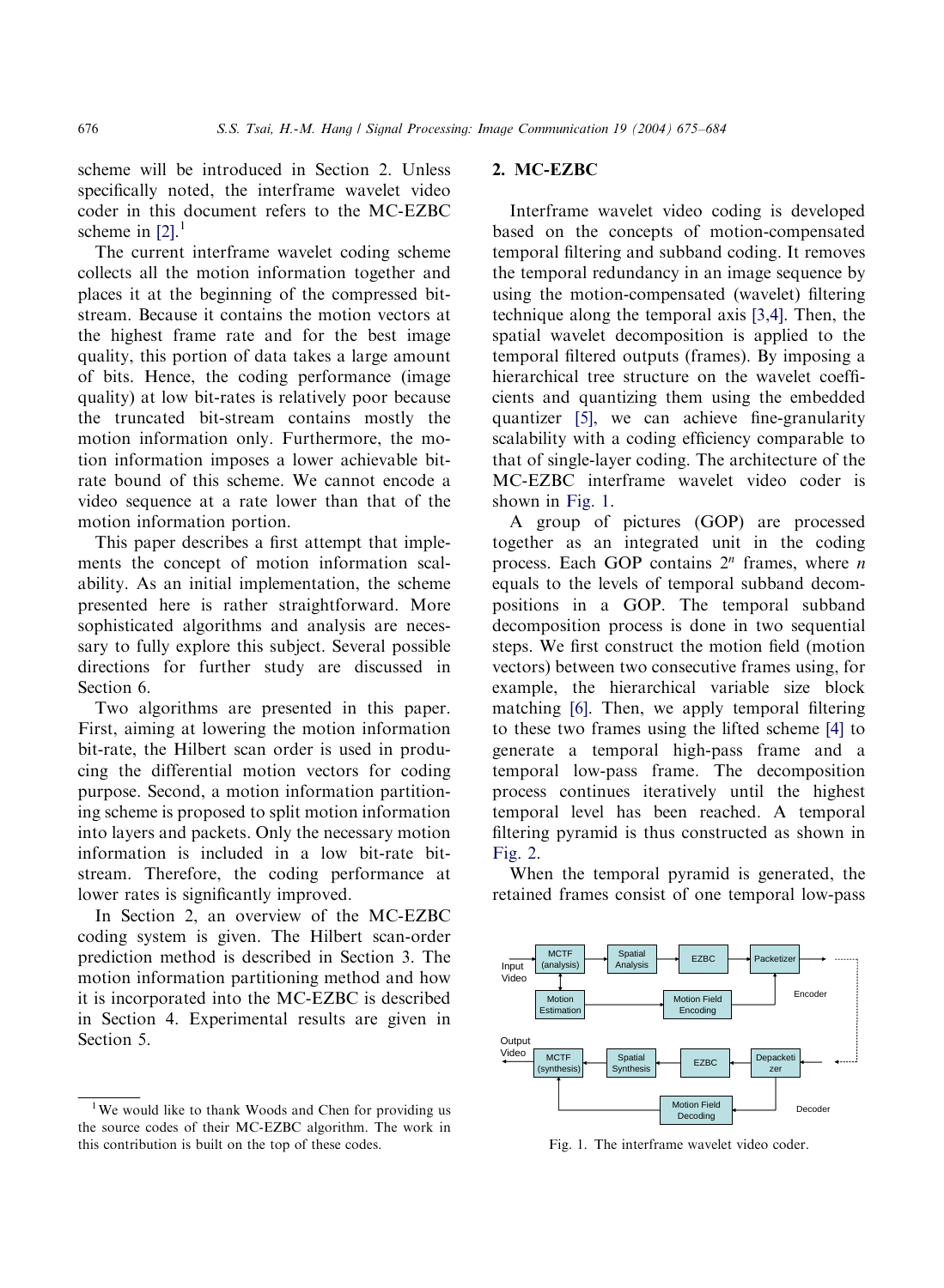<span id="page-2-0"></span>

Fig. 2. Temporal filtering pyramid.

frame, and  $(1 + 2 + \cdots + 2^{n-1})$  temporal high-pass frames. Each frame is then spatially decomposed into subband coefficients through the use of wavelet transform. The wavelet coefficients are then processed by the embedded zeroblock coding method, and then entropy-coded using arithmetic coding with context modeling [\[5\].](#page-9-0)

## 3. Hilbert curve scan-order prediction for MC-**EZBC**

The motion vector encoding method in MC-EZBC follows the raster scan order with the additional level of recursive raster scan within the quad-tree. This raster scanning order is easy to implement, but it does not provide the best coding efficiency when the motion vector prediction technique is in use. This is mainly because the motion vectors are not always predicted from their nearest neighboring blocks.

In [\[7\]](#page-9-0), an extensive study was done in finding the optimal scanning order for quad-tree-based motion estimation. The Hilbert curve described in [\[7\]](#page-9-0) is, therefore, adapted here to improve coding efficiency. It matches the variable block structure of MC-EZBC well. The adapted scheme is described below.

In a quad-tree, a higher-level image block contains four lower-level child blocks. For these four child blocks, there exist four possible types of nearest-neighbor scan orders as shown in Fig. 3. We call the parent block a U-block if the four child blocks follow the scan order in Fig. 3(a). Other



Fig. 3. Four basic types of blocks: (a) U-block; (b) D-block; (c) L-block; and (d) R-block.

block types are similarly defined. Using these four scan types as the basic elements, we construct a nearest-neighbor scanning path for the hierarchically structured motion vectors.

When the parent block is chosen to be one specific scan type, in order to preserve the nearestneighbor property, the scan types of its four children are uniquely determined as showed in [Fig. 4](#page-3-0) [\[7\]](#page-9-0). For example, if the parent block is a Ublock, then its four children should have the block type defined in [Fig. 4\(a\).](#page-3-0) If the four  $32 \times 32$  child blocks are the sub-division of a  $64 \times 64$  U-block, their scanning path is decided by the scan order of the U-block. Similarly, if a  $32 \times 32$  block is replaced by its four  $(16 \times 16)$  children, the children's scan path is decided by the scan type of its parent  $(32 \times 32)$  block.

In a  $64 \times 64$  block, the aforementioned scanning path can preserve the neighborhood connection among different level (size) blocks as shown in the example of [Fig. 5\(a\).](#page-3-0) By setting all the upper level  $64 \times 64$  blocks to U-blocks, the path between  $64 \times 64$  blocks are also connected.

The Hilbert curve scan-order provides a more effective way for motion vector prediction. Hence, the (variable-length coded) bits representing motion information are reduced. Some examples are given in [Table 1.](#page-3-0) The saving in bits could be more significant if a more efficient entropy coding method is in place.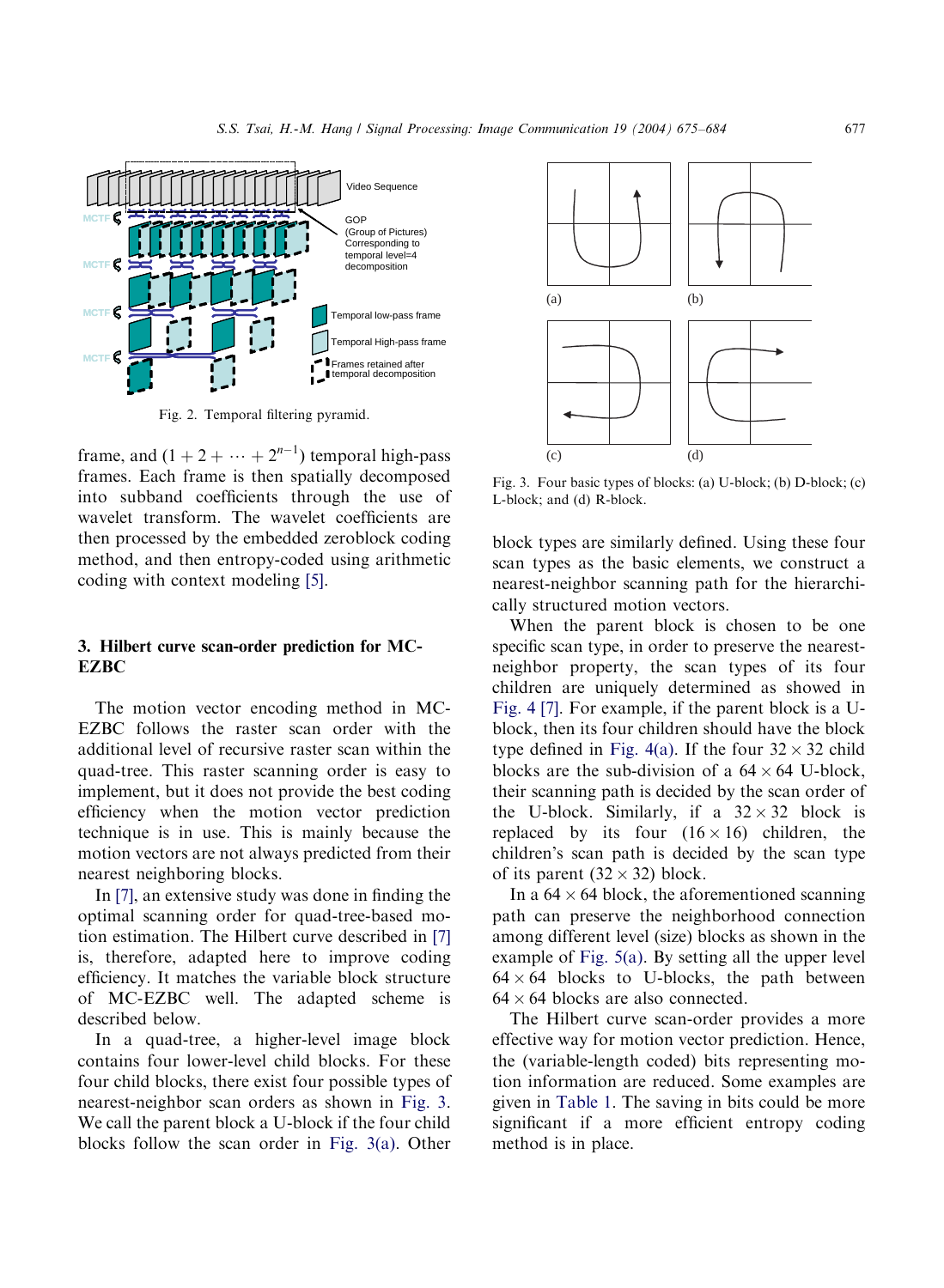<span id="page-3-0"></span>

Fig. 4. Scan path decomposition: (a) U-block; (b) D-block; (c) L-block; and (d) R-block.



Fig. 5. The Hilbert curve scanning path (a) and the recursive raster-scan scanning path (b) within a  $64 \times 64$  block.

Table 1 Coded bit savings by adopting the Hilbert scan order

|            | Total bytes using<br>recursive raster<br>scan | Total bytes<br>using Hilbert<br>curve scan | Savings<br>$($ %) |
|------------|-----------------------------------------------|--------------------------------------------|-------------------|
| Foreman    | 143,258                                       | 138,429                                    | 3.37              |
| Flower     | 173,269                                       | 164,631                                    | 4.99              |
| Mobile     | 133,675                                       | 127,383                                    | 4.71              |
| <b>Bus</b> | 116,620                                       | 114,386                                    | 1.92              |

## 4. Motion information partitioning

In the motion estimation process of MC-EZBC, a full and complete 5-level motion vector quad-

tree is constructed for every  $64 \times 64$  block in an image. The motion vector pruning process then removes unnecessary leaf nodes from the quadtree, producing a smaller set of motion vectors, which is then sent as the final motion information. This set of motion information contains two parts: (1) the map information, which describes the quad-tree structure after motion vector pruning, and (2) the motion vector information, that is, the motion vectors of each leaf node in the tree.

The preceding two types of motion vector information are both essential to the decoding process. However, the motion information altogether can take up a fairly significant part of the interframe wavelet coded bitstream. For example, in the Harbour sequence, the motion information bit-rate has an average around 400 kbps, [Fig. 6\(a\)](#page-4-0). When the transmitted bitstream is truncated to a bit-rate close to this rate, the image quality (PSNR) drops substantially as shown in [Fig.](#page-4-0) [6\(b\)](#page-4-0). Clearly, the bit-rate cannot go lower. This rate becomes the lower bound of the interframe wavelet coding scheme (for this sequence). Comparing to the other conventional video coding algorithms, this lower bound is too high.

Examining the coded data, we find that a large number of bits are used in representing the leaf nodes with block sizes of  $16 \times 16$  and  $8 \times 8$ . Thus, if we divide the motion vectors into two groups: (a) the  $16 \times 16$  and larger block sizes and (b) the block sizes smaller than  $16 \times 16$ , we can divide the motion vector information roughly into two equal sets in bits.

Essentially, the motion vector information of each image is grouped into the base layer and the enhancement layer. The base layer contains the motion vectors of block sizes of  $16 \times 16$  and above. The enhancement layer, on the other hand, contains the refinement motion vectors with sizes below  $16 \times 16$ .

In [Fig. 7](#page-4-0), we can see the difference in the motion vector fields between the base layer and the base plus enhancement layers. When used in interframe prediction, the mean square prediction errors (MSE) of these two cases are displayed in [Table](#page-4-0) [2.](#page-4-0) Clearly, the addition of enhancement layer (finer spatial resolution motion vectors) can improve prediction accuracy.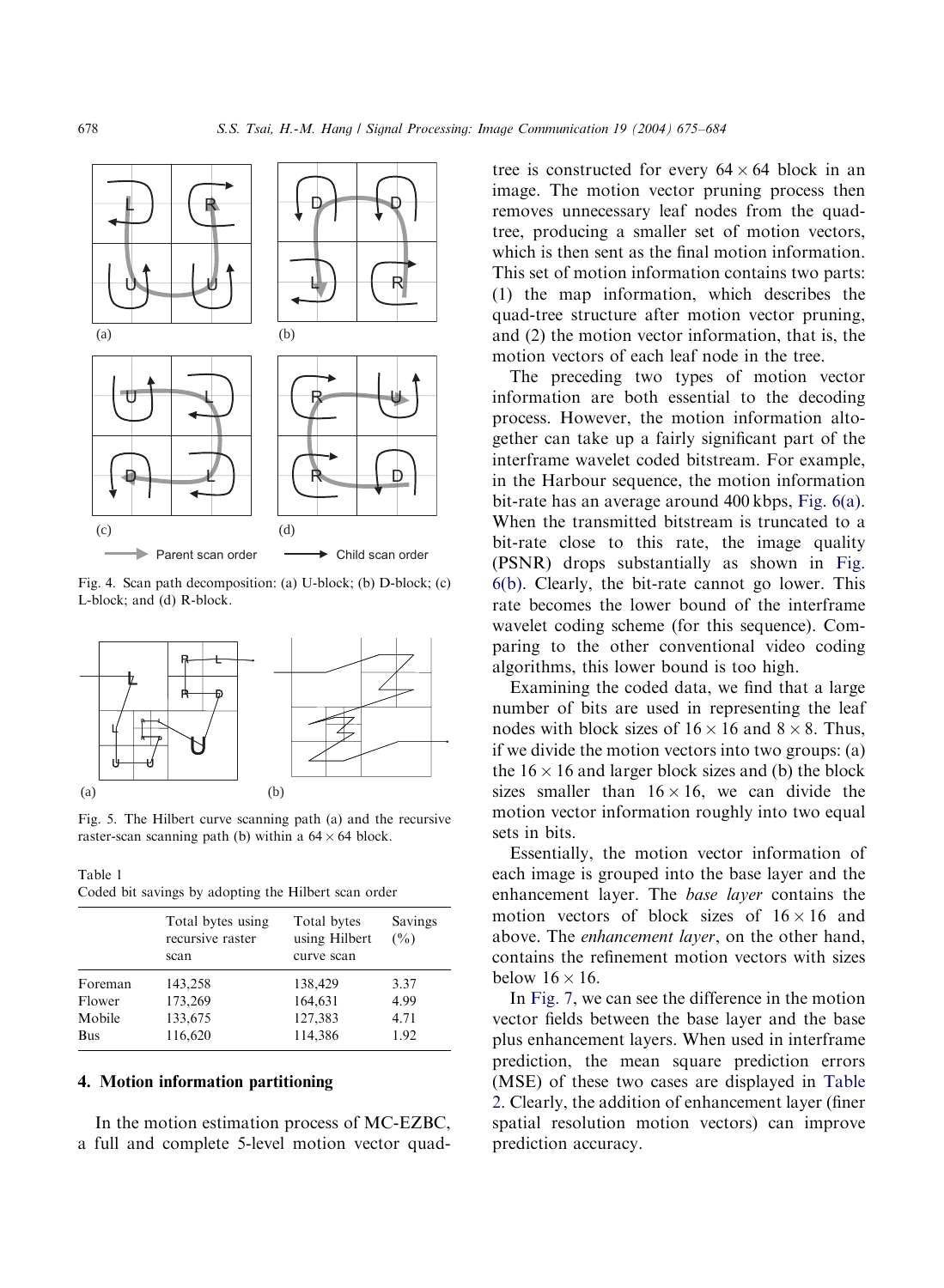<span id="page-4-0"></span>

Fig. 6. The motion information bit-rate (a) and the R–D curve (b) of the Harbour sequence.

|            |                          | dies automobile                                                                                  |                |             |
|------------|--------------------------|--------------------------------------------------------------------------------------------------|----------------|-------------|
|            |                          |                                                                                                  |                |             |
|            |                          | 不満 ママン エーション                                                                                     |                |             |
|            |                          | and the state of the state of                                                                    |                |             |
|            |                          |                                                                                                  |                |             |
|            |                          |                                                                                                  |                |             |
|            |                          | $\sum_{i=1}^{n} \lambda_i^2 \cdot \lambda_i^2 = \lambda_1^2 \cdot \lambda_2^2 \cdot \lambda_3^2$ |                |             |
|            |                          |                                                                                                  | . / .          |             |
|            |                          | <b>Michigan</b>                                                                                  |                | $4.1 - 4.1$ |
| . 195 peru | $\frac{17}{20}$ = $1.11$ |                                                                                                  |                |             |
|            |                          |                                                                                                  |                |             |
|            |                          |                                                                                                  |                |             |
|            |                          |                                                                                                  | <b>Barrier</b> |             |
|            |                          |                                                                                                  |                |             |
|            |                          |                                                                                                  |                |             |
|            |                          |                                                                                                  |                |             |
|            |                          |                                                                                                  |                |             |
|            |                          |                                                                                                  |                |             |
|            |                          | the commence of the                                                                              |                |             |
|            |                          |                                                                                                  |                |             |
|            |                          |                                                                                                  |                |             |

Fig. 7. Motion vector fields of (left) the base plus enhancement layers, and (right) the base layer.

Table 2 MSE values of using the different layers of motion vector

| MSE of prediction |  |  |
|-------------------|--|--|
| 113.8             |  |  |
| 95.8              |  |  |
|                   |  |  |

Our modified motion information encoding algorithm encodes motion vectors in two passes. The first pass scans, searches and finally produces the (hierarchical) motion vectors of different block sizes following the scan order described in Section 2. The motion vectors of block sizes of  $8 \times 8$  and  $4 \times 4$  are replaced by the  $16 \times 16$  block motion vectors, which were found in the hierarchical motion search process as shown in Fig. 8. Then, the base layer motion vectors (blocks of  $16 \times 16$ and above) are first coded.

The second pass encodes the motion vectors of block sizes of  $8 \times 8$  and  $4 \times 4$  that were replaced by the  $16 \times 16$  blocks during the first pass. Since blocks of these motion vectors are not always



Fig. 8. Base and the enhancement layer motion vectors.

connected, the prediction of motion vectors (for coding) is based on the intermediate  $16 \times 16$ motion vector used in the first encoding pass. In this manner, the enhancement layer is coded.

In a GOP packet of the final bit-stream, the motion information bits are organized in three parts: (1) the Map, (2) the base layer motion vectors, and (3) the enhancement layer motion vectors as shown in [Fig. 9](#page-5-0).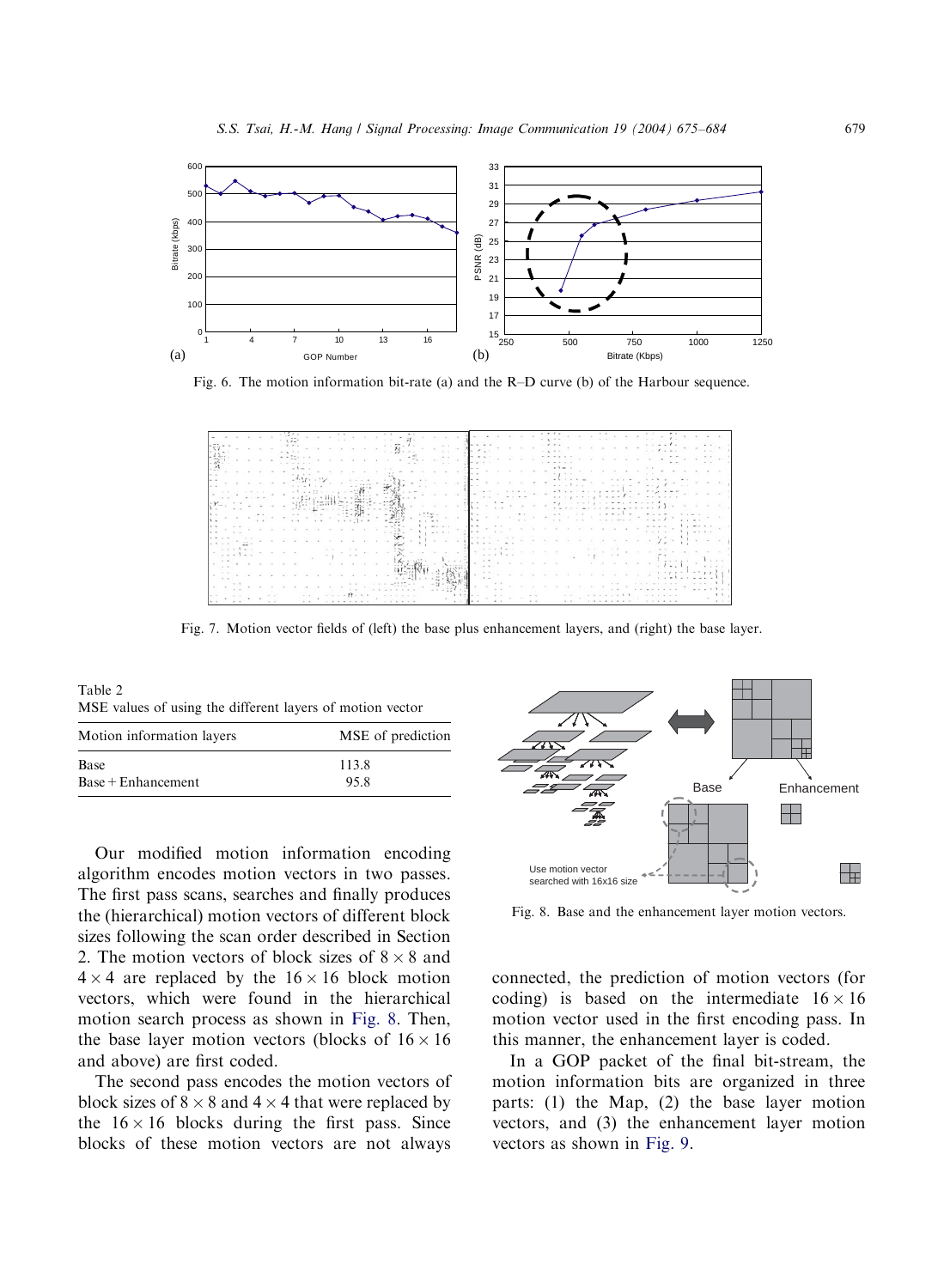The above idea can be further extended to the GOP level. In each GOP with four levels of temporal decomposition, the first-temporal-level motion-compensated temporal filter performs motion estimation on eight pairs of image frames, generating eight frames of motion vectors. The second-level temporal filter generates four frames of motion vectors. When all four levels of temporal decomposition are completed, there are in total 15 frames of motion vectors.

Each frame of motion vectors in the temporal decomposition is divided into base layer and enhancement layer as described earlier. Therefore, the entire motion vector information is organized in groups as shown in Fig. 10. The base layers of all temporal levels are necessary to reproduce the full-temporal resolution sequence. Therefore, they (base layers) are the highest priority motion vector information data. The enhancement layers at



Fig. 9. Partitioned motion information segments in a GOP.

different temporal levels, on the other hand, are transmitted only when the bandwidth is available. Because the temporal motion compensation is performed based on the complete set of motion vectors (base and enhancement layers), the ''mismatch'' errors appear when the enhancement layers are not completely transmitted to the receiver. We will elaborate on this shortly.

One step further, we split the enhancement layers into 4 sub-groups according to their importance as illustrated in Fig. 11. The higher the temporal level, the greater their importance. This is due to the fact that the higher temporal level frames affect more frames in a GOP.



Fig. 11. Importance of enhancement layers (MI: motion information).



Fig. 10. Motion information of a GOP.

<span id="page-5-0"></span>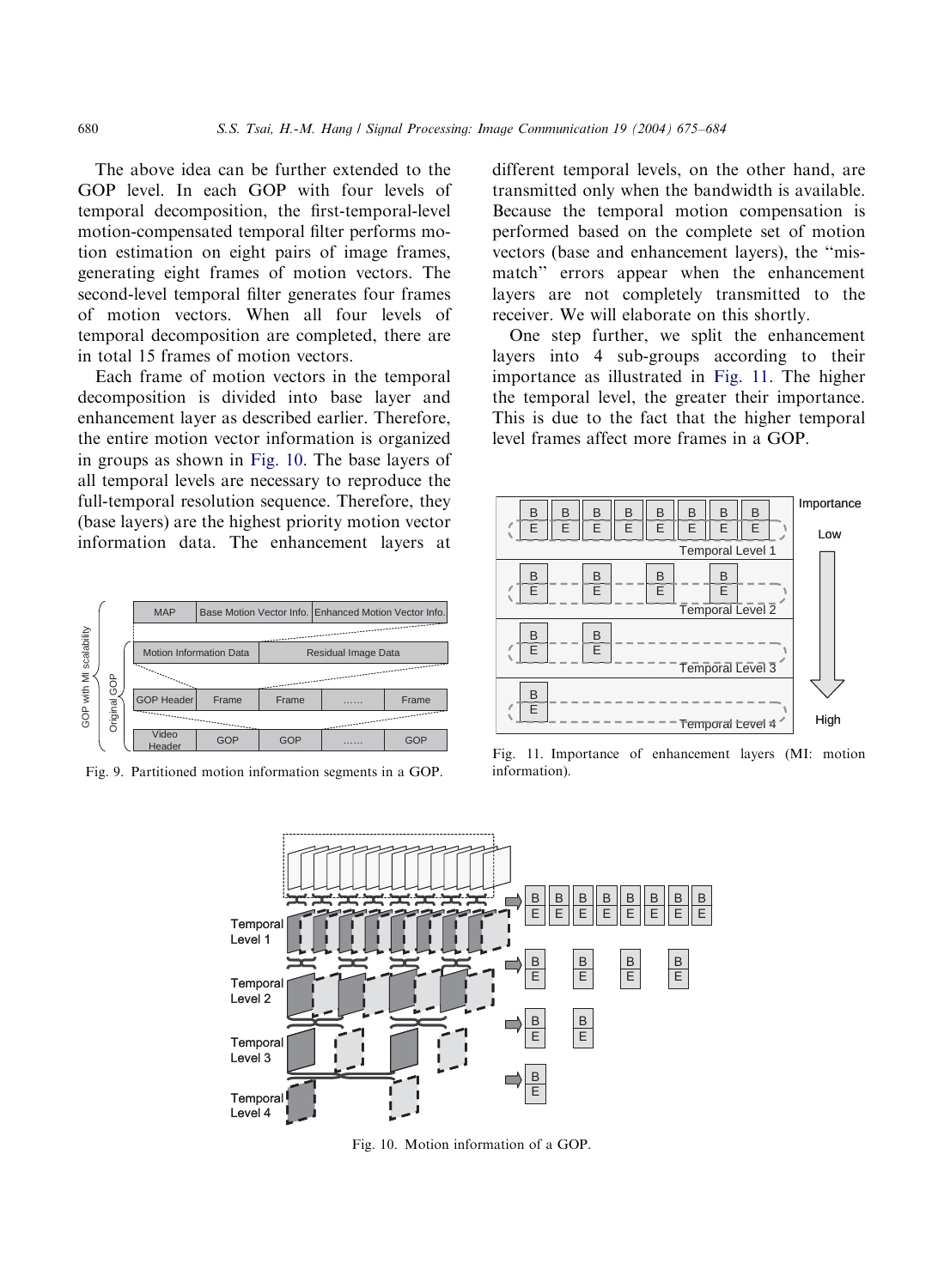<span id="page-6-0"></span>Fig. 12 shows two examples of the amount of bits of various layers of motion information. The notation of ''0 Truncated'' means all the enhancement layers are included. The ''1 Truncated'' means the first-temporal-level enhancement layers are dropped. When all enhancement layers are discarded (''4 Truncated''), the remaining bits (base-layer) are about half of the original.

At the end, the motion information partitioned compressed bit-stream contains: (1) motion information with scalability, and (2) residual wavelettransformed image data with scalability. Thus, there is a compromise in rate-distortion performance between these two types of information. To maintain a decent picture quality and PSNR, a certain amount of the residual image data must be transmitted. On the other hand, at higher bit-rates,



Fig. 12. Motion information (including Map) bit-rate vs. GOP for (a) the Harbour and (b) the Night sequences with different temporal levels of enhancement layer motion information.



Fig. 13. The R–D performance of different layers of motion enhancement layer truncated for the Harbour sequence.

to reach the best picture quality, all motion vectors are needed.

If not all the motion vectors are used in reconstruction, the mismatch errors would occur. That is, the residual image data calculated at the encoder are based on the complete set of motion vectors but only ''partial'' motion vectors are available at the decoder if they are truncated for lowering bit-rates. When inexact motion vectors are used in reconstruction, the additional reconstruction errors, so-called ''mismatch errors'', appear. In the MC-EZBC structure, these mismatch errors only propagate inside a GOP and will not across the GOP boundary.

From Fig. 13, we can see that for high bit-rates, the ''4 truncated'' sequence suffers from the mismatch errors and thus has the smallest PSNR. On the other hand, at very low rates, the ''4 truncated'' sequence reserves more bits for sending the residual image data and thus, has the best PSNR. In theory, we could achieve the optimal overall (PSNR) performance at any rate by selecting the best motion information scalable bitstream at each chosen bit-rate. That is, the upper envelope of all the five curves in Fig. 13. All we need to do is to save the crossing (switch) points (in Fig. 13) of the coded sequence for bitstream truncation. Then, in the truncation process, we simply retain the necessary layers of motion vectors based on the crossing point information and the bit budget.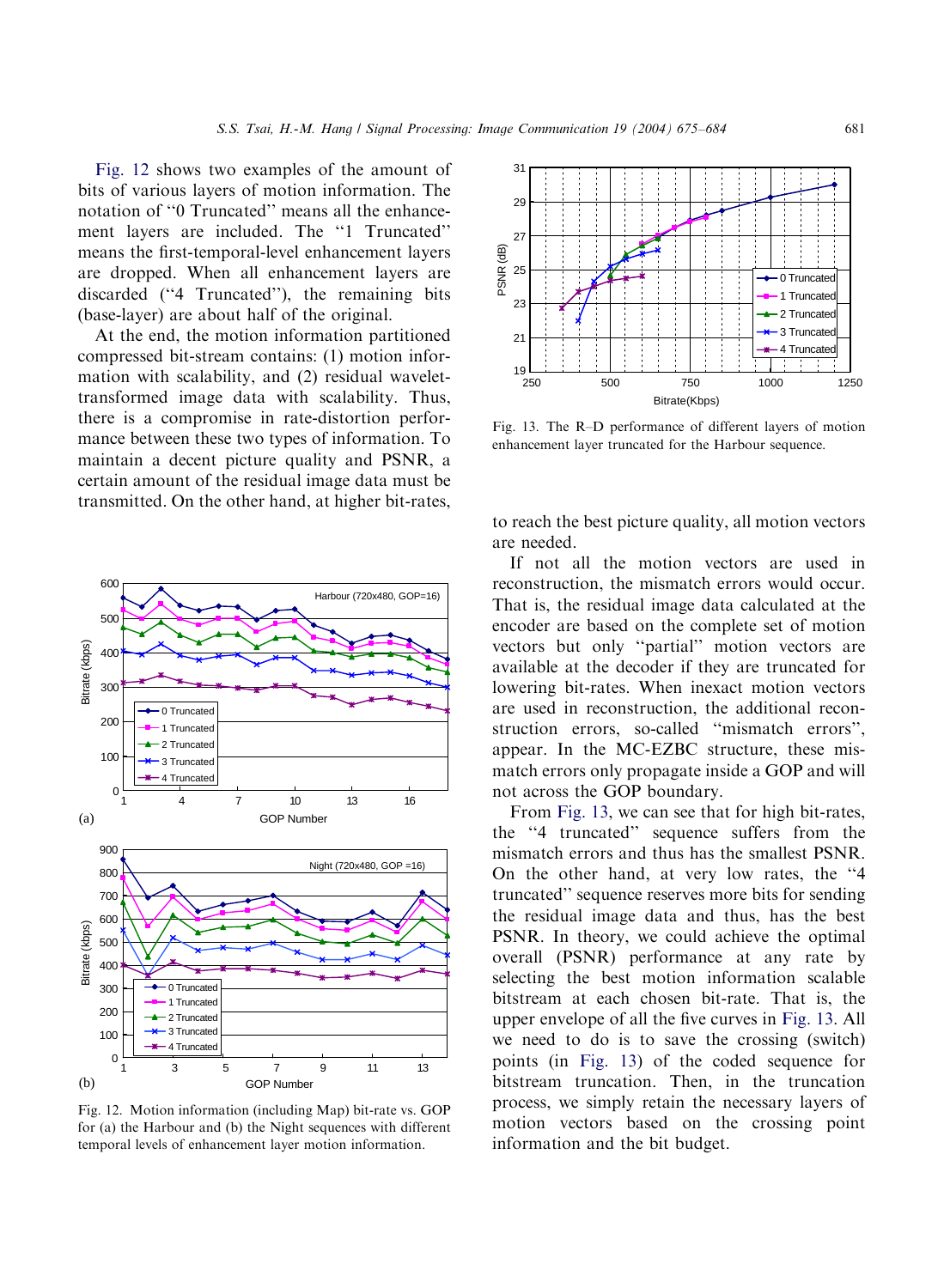### 5. Experiments and results

In this section, the coding performance of the interframe wavelet video coding algorithm com-



Fig. 14. The R–D curve of the combined algorithm for the Harbour (720  $\times$  480, 30 Hz) sequence.



Fig. 15. The R–D curve of the combined algorithm for the Night (720  $\times$  480, 30 Hz) sequence.

bined with our multi-layer motion information will be presented. The rate–distortion curves of different sequences are shown. Results of the Hilbert curve scanning method described in Section 3 are also given. In Fig. 14, the motion scalable case is formed by picking up the best performance from the curves of the five truncated bitstreams (e.g., [Fig. 13\)](#page-6-0) by choosing the optimal switching points. These points are obtained from [Fig. 13](#page-6-0) by inspection.

The curves in Figs. 14 and 15 show that the overhead of the proposed algorithm is quite small. For the "Harbour" sequence say, the PSNR drop at high bit-rates is approximately 0.05 dB. The loss for ''Night'' sequence is a bit higher, approximately 0.12 dB. However, the visual improvement over the original MC-EZBC is significant at low rates as shown in Fig. 16.

After incorporating our algorithm into the MC-EZBC, we find that the compressed bit-rate range now can be extended to lower bit-rates. Also, the combined scheme outperforms the original MC-EZBC substantially at the lower-end of the compressed bit-rate range.

[Figs. 17–20](#page-8-0) are examples of coded PSNR vs. sequence frame number. Again at high bit-rates [\(Figs. 17 and 19\)](#page-8-0), because of the additional overhead used in motion information scalability, the new scheme has a slightly lower PSNR. But they are almost identical. They seem to overlap with each other completely when plotted together on the same figure. At lower rates ([Figs. 18 and](#page-8-0) [20\)](#page-8-0), the new scheme is much better.



Fig. 16. Frame 15 of the Harbour sequence at 470 kbps (right: original MC-EZBC, left: MC-EZBC with motion information scalability).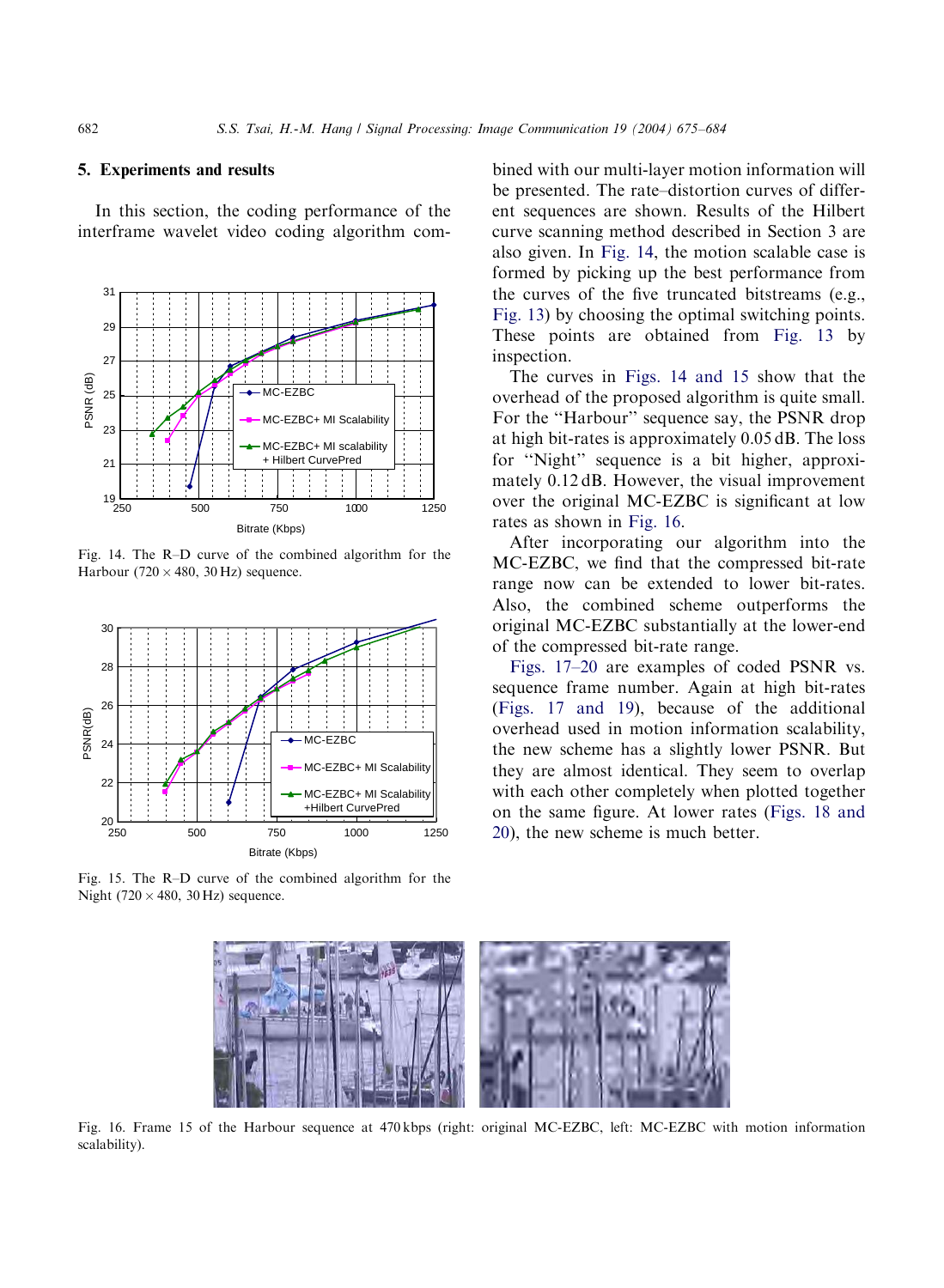<span id="page-8-0"></span>

Fig. 17. PSNR vs. frame number of the Harbour sequence at bit-rate 800 kbps using (a) MC-EZBC (b) MC-EZBC combined with motion information scalability and Hilbert curve prediction.



Fig. 18. PSNR vs. frame number of the Harbour sequence at bit-rate 470 kbps.

### 6. Conclusions

In this paper, two algorithms are proposed to improve the motion information scalability and coding efficiency for interframe wavelet video coding. The Hilbert curve scan order lowers the motion information bit-rate. The motion information partitioning scheme produces a multiple-layer

structure of the motion information, which enables the motion information scalability in the interframe wavelet video coding. At low bit-rates, only the necessary motion information is included in a transmitted bitstream. Therefore, the coding performance at lower rates is significantly improved.

In this initial attempt to construct a layered structure of motion information, we partition the motion vectors based only on the block sizes. There are several related subjects are under active investigation. For example, the pixel accuracy of motion vector can be another scalable dimension. When an image is down-sampled to  $1/4$  of its original size, its associated motion vectors are down-scaled by a factor of 2. Therefore, the lowresolution motion vectors may also have lower pixel accuracy. Another topic is the mismatch problem appears in our motion vector truncation process. It causes uneven error propagating along temporal axis as shown in Figs. 18 and 20. The averaged image subjective quality would be much improved if we can compensate the mismatch errors and/or redistribute the distortion. Finally, it would be a rather complex but interesting topic to